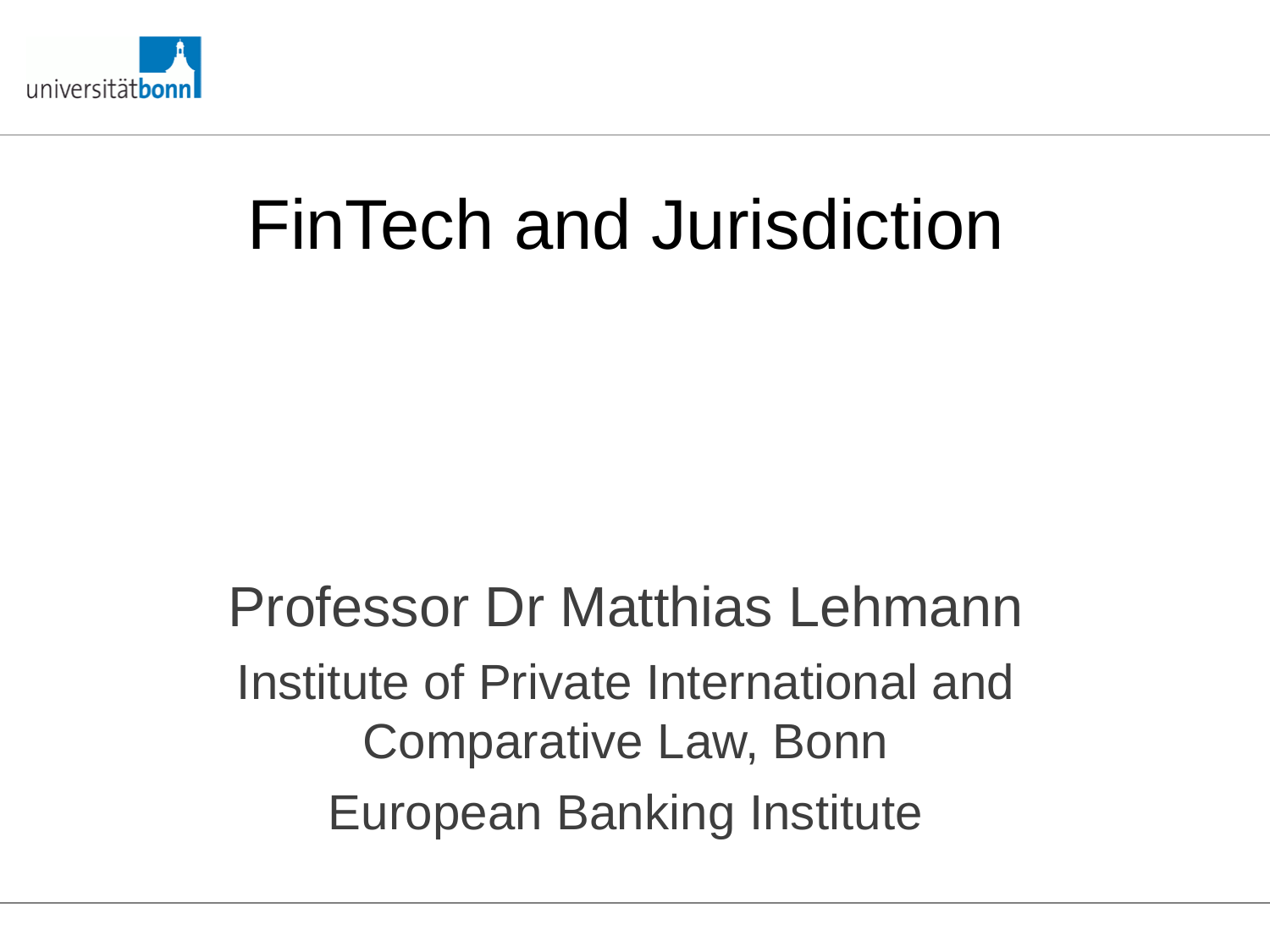



- □ Why Regulate FinTech at All?
- □ Strategies of Regulation
- **□ The Jurisdictional Conundrum**
- Global Minimum Standards
- **Q** Distribution of Supervision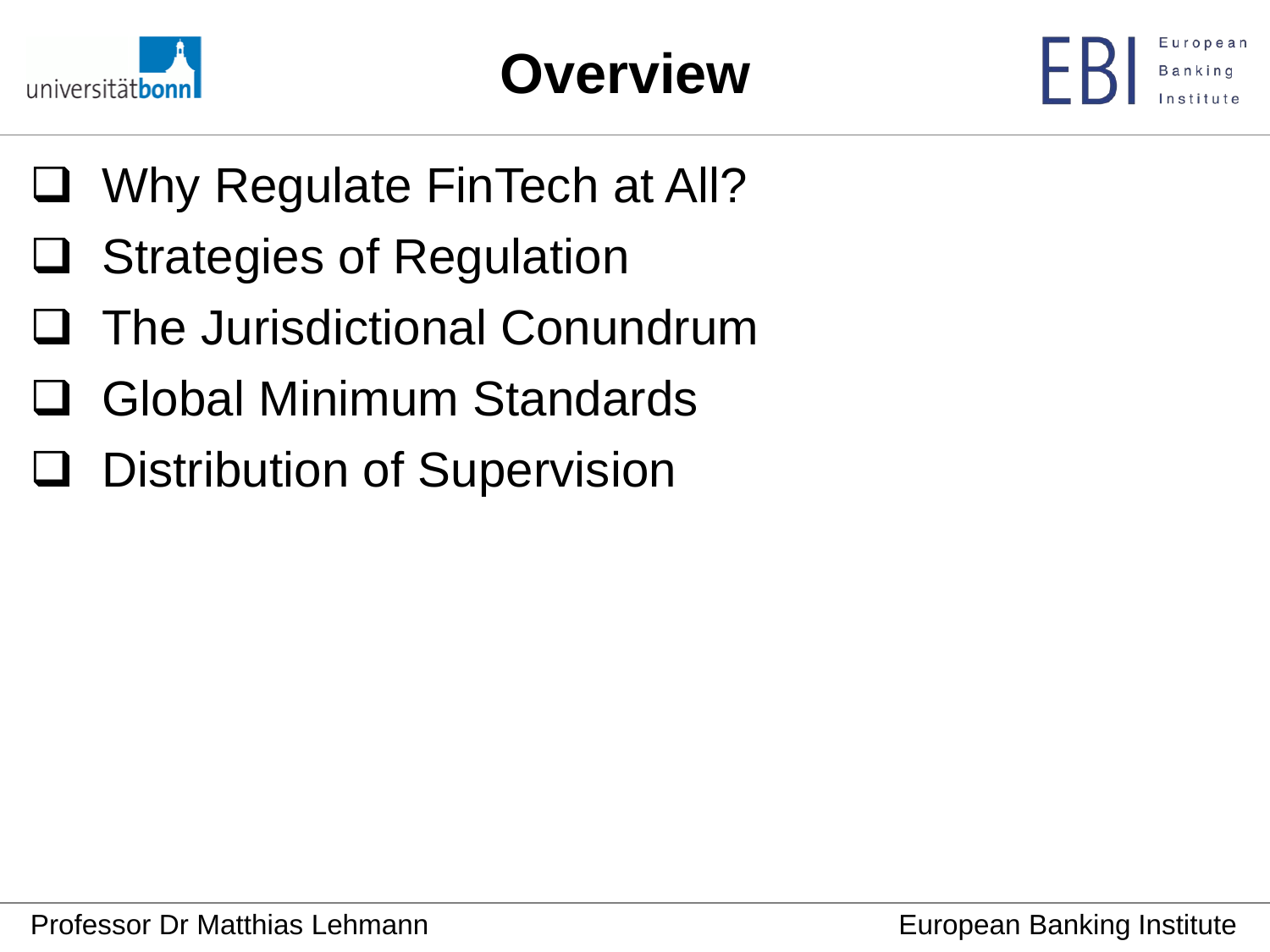### regulatory interests touched upon by FintTech:

- private interests:
	- $\triangleright$  information asymmetry
	- $\triangleright$  liquidity and insolvency risk
	- $\triangleright$  operational risk
	- $\triangleright$  conflicts of interests
- public interests:
	- $\triangleright$  systemic risk
	- $\triangleright$  fighting money laundering
	- $\triangleright$  preventing tax evasion
	- $\triangleright$  stopping terrorism financing

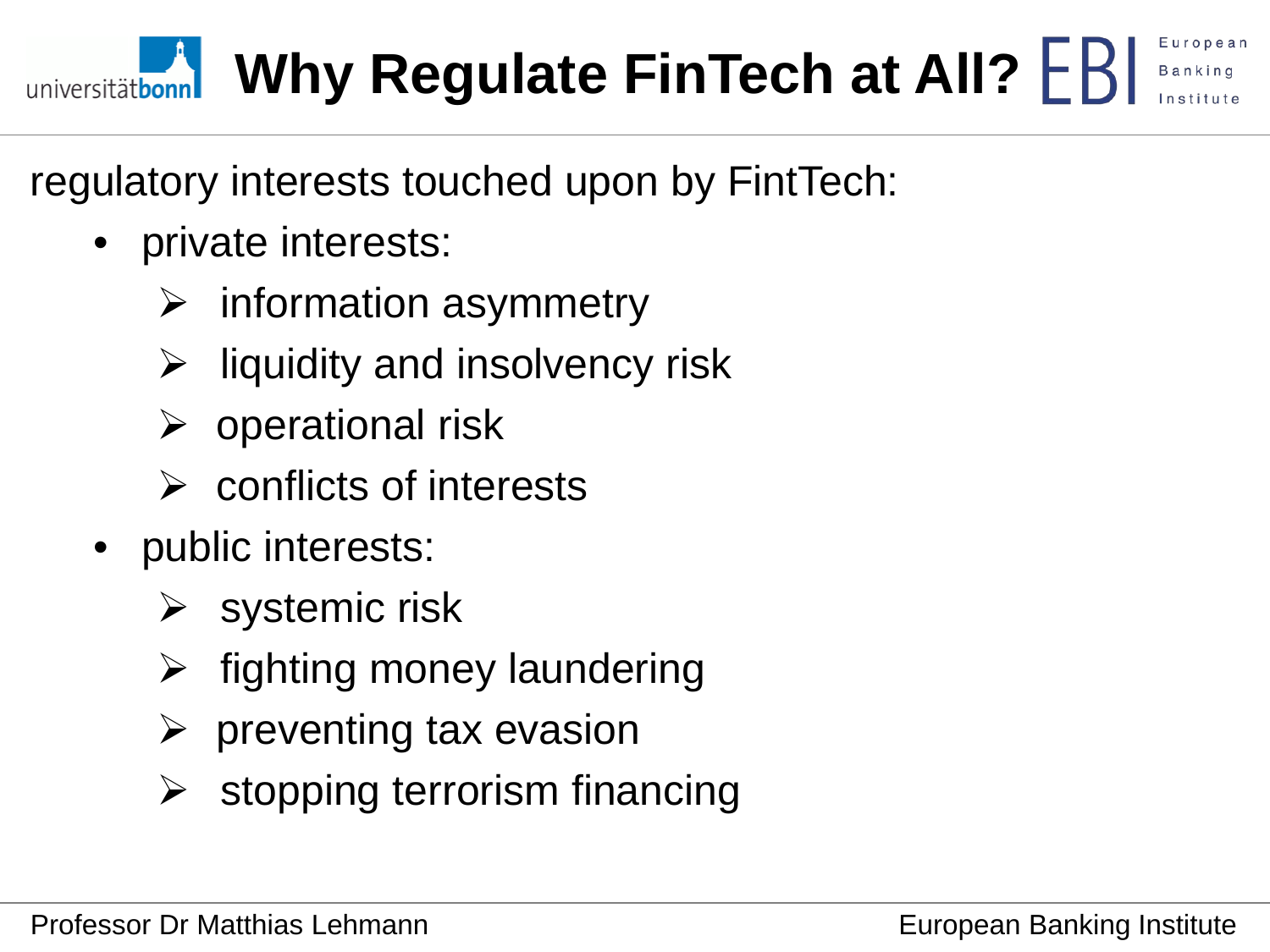

## **Strategies of Regulation**



European Banking

Institute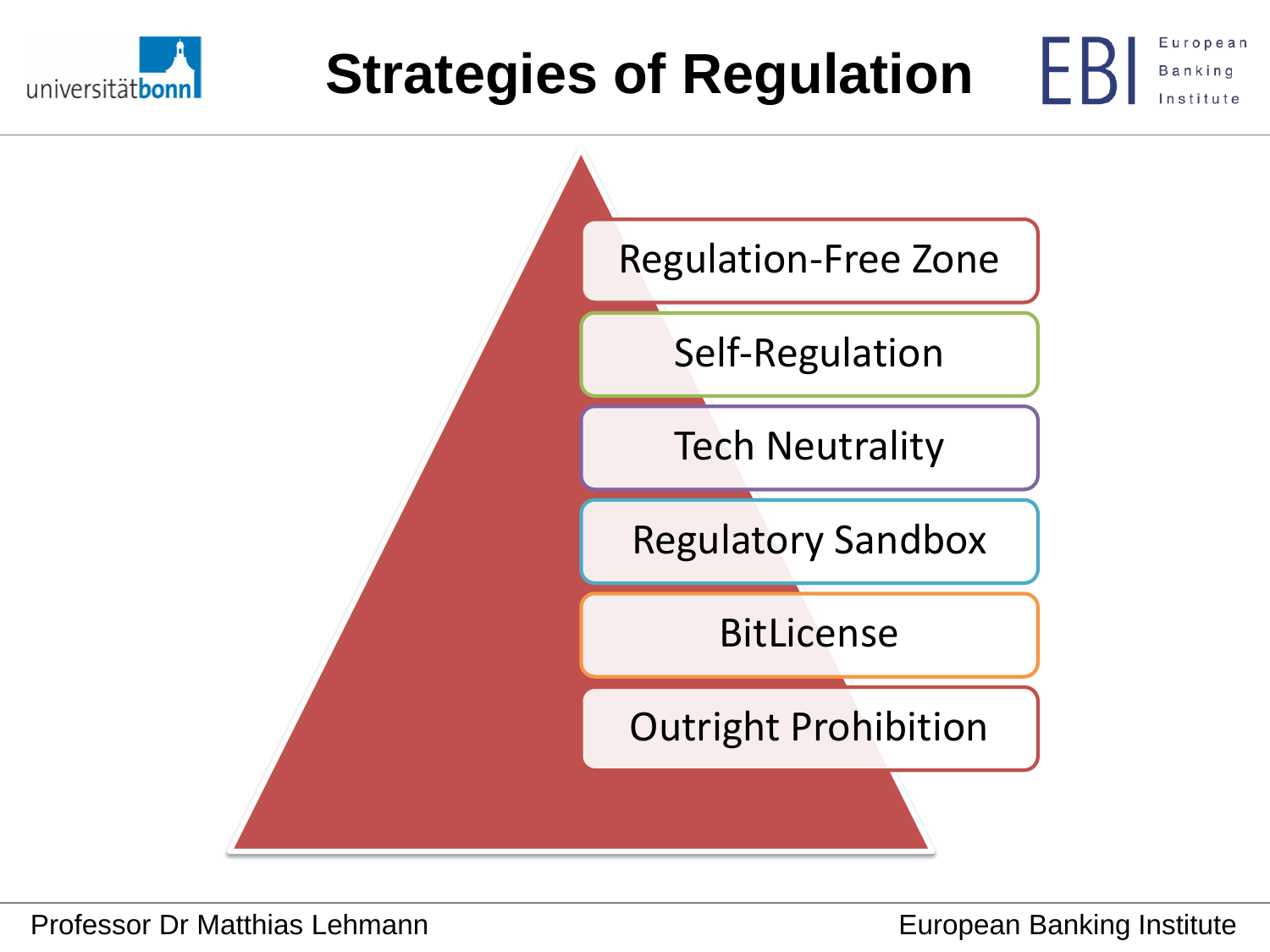### European **The Regulatory Conundrum Banking** universitätbonn Institute

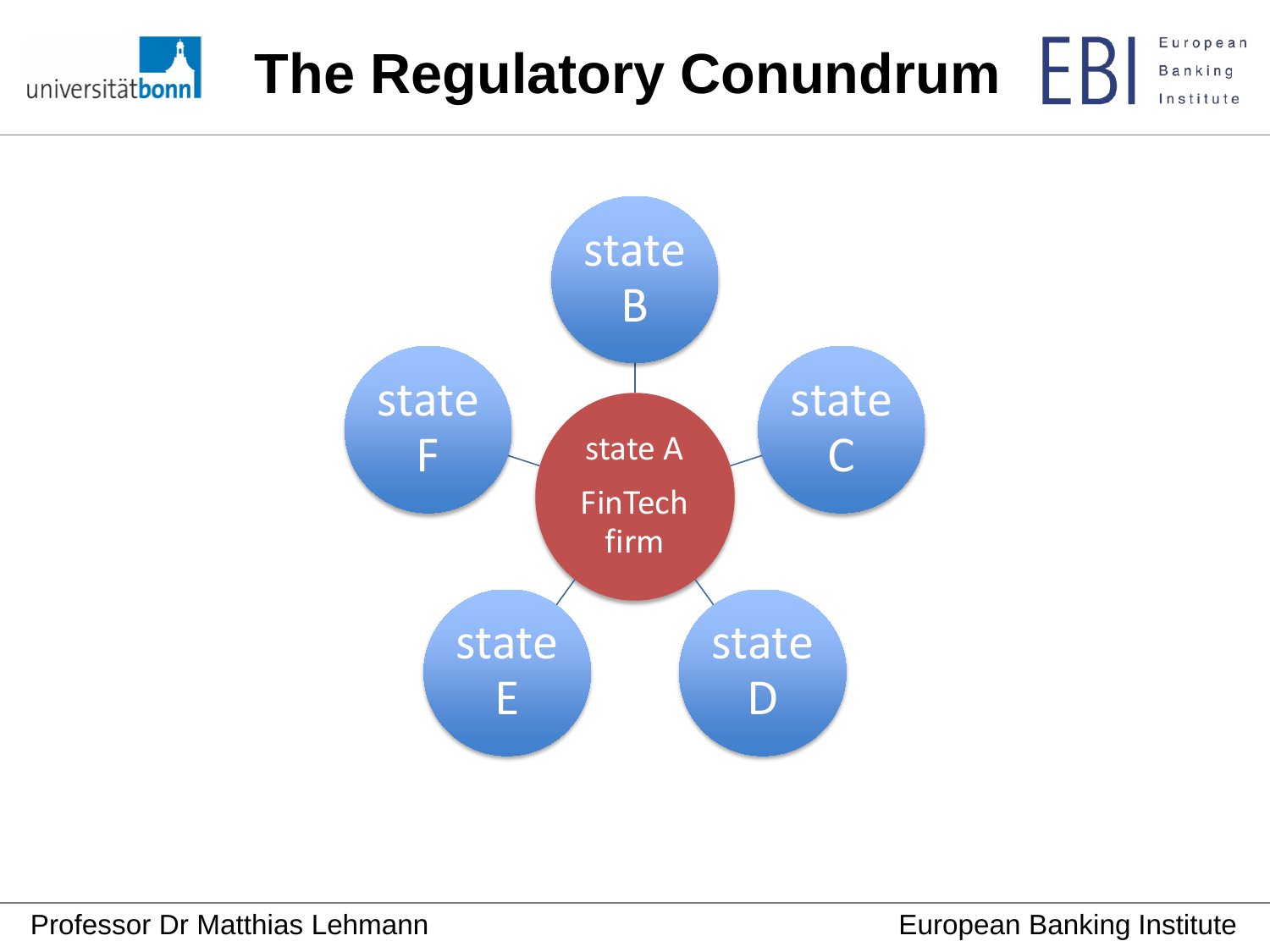

Who *can* regulate FinTech?

- variety of states are touched by the same service
- degree of affectedness is difficult to measure
- **every state has right to regulate under public int'l law**

Who *should* regulate FinTech?

- economies of scale will only be reached where service can be provided in a uniform way
- regulatory divergence may stifle innovation
- **a single set of rules should apply**

European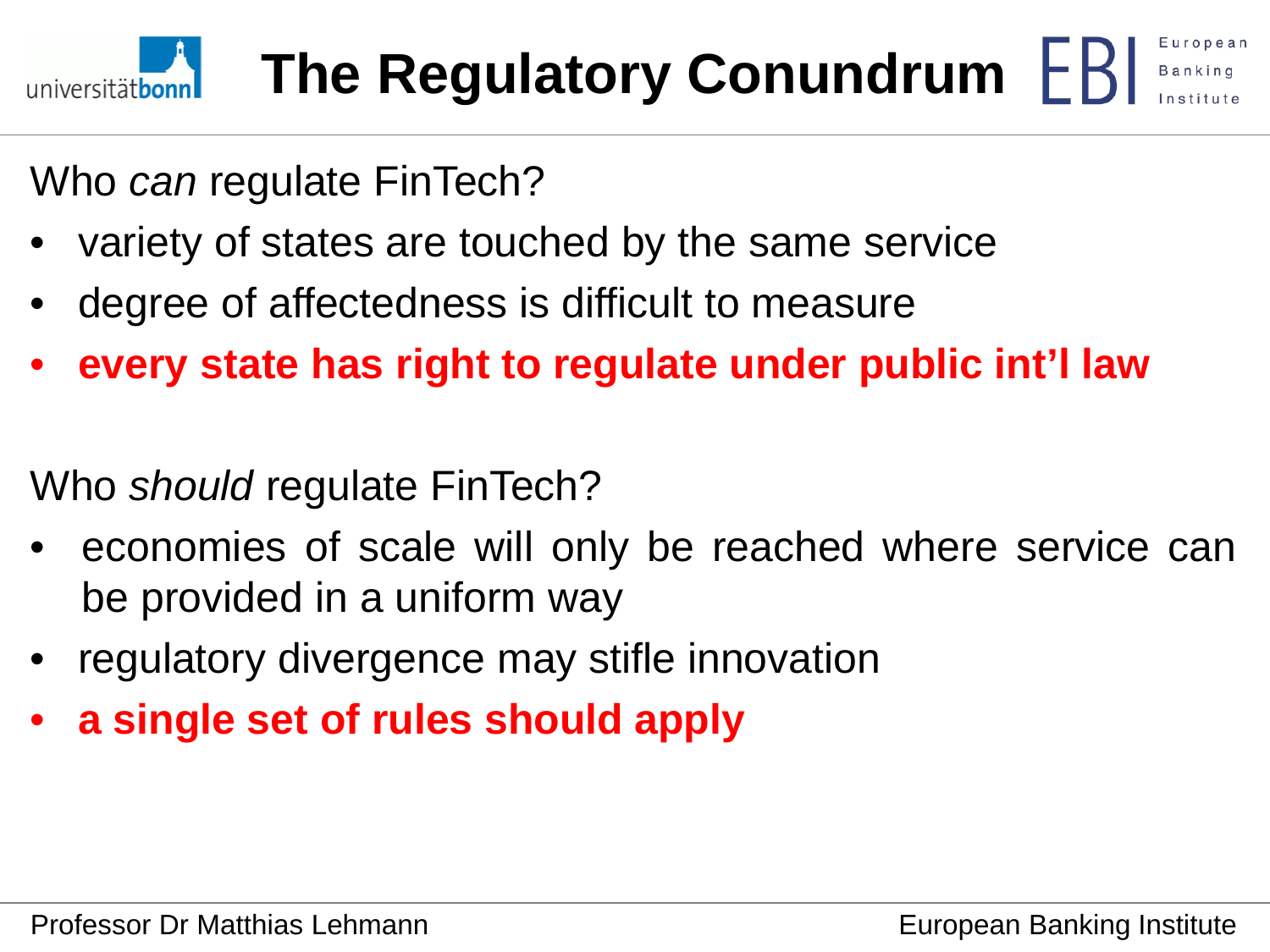

Who *will* regulate FinTech?

- 1. regulatory competition: states will vie against each other to become FinTech hubs
- 2. regulatory arbitrage and uncertainty: danger of a race to the bottom
- 3. recipient states: protective and protectionist countermeasures
- **danger of a fragmented legal landscape**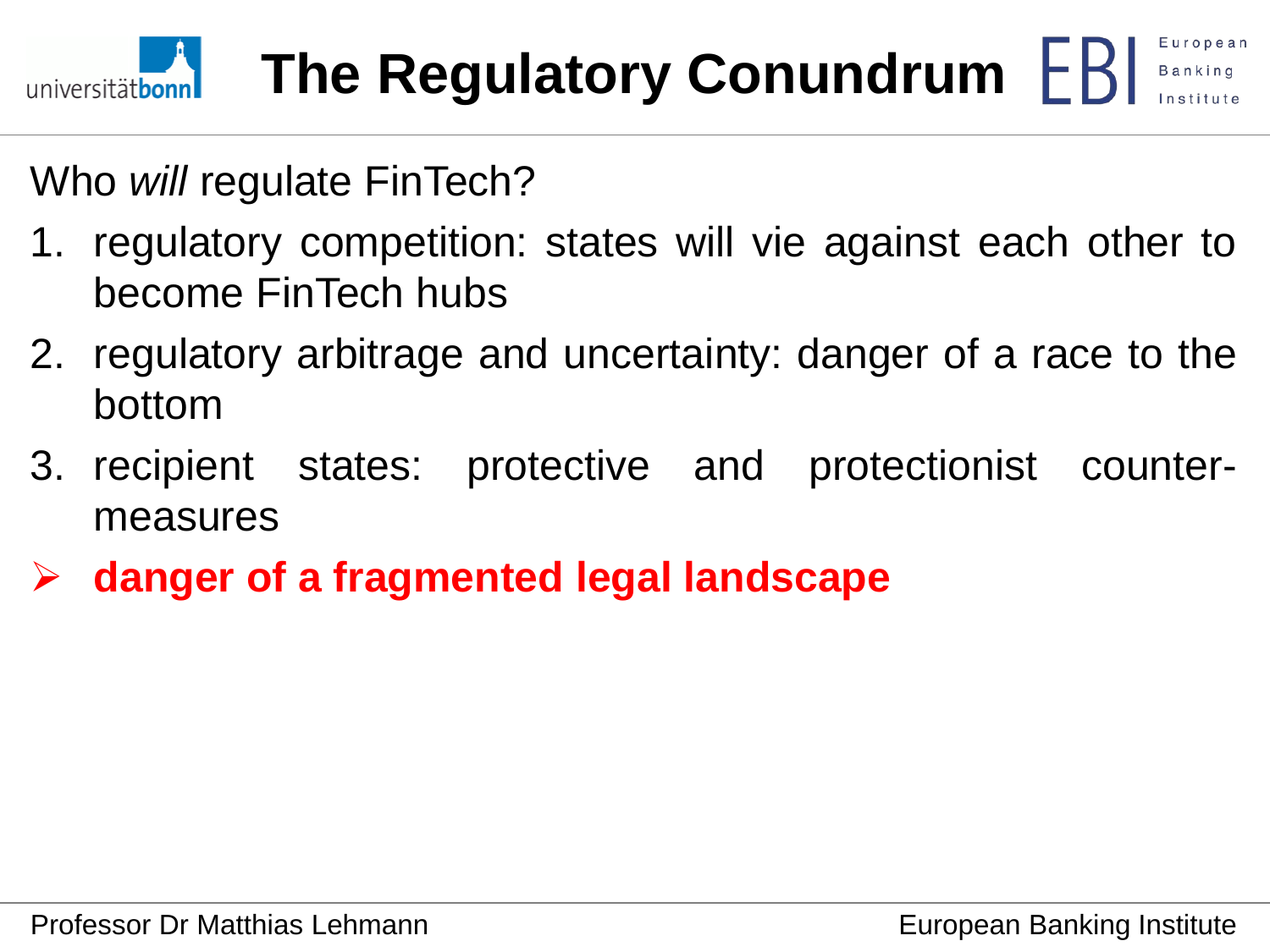

## **Global Minimum Standards**

- uniform rules on issues such as
	- $\triangleright$  money laundering
	- $\triangleright$  terrorism financing
	- $\triangleright$  capital requirements
	- $\triangleright$  bail-in
- advantages:
	- $\triangleright$  lower regulatory compliance and transaction costs
	- $\triangleright$  preventing regulatory arbitrage
	- $\triangleright$  excluding externalities

European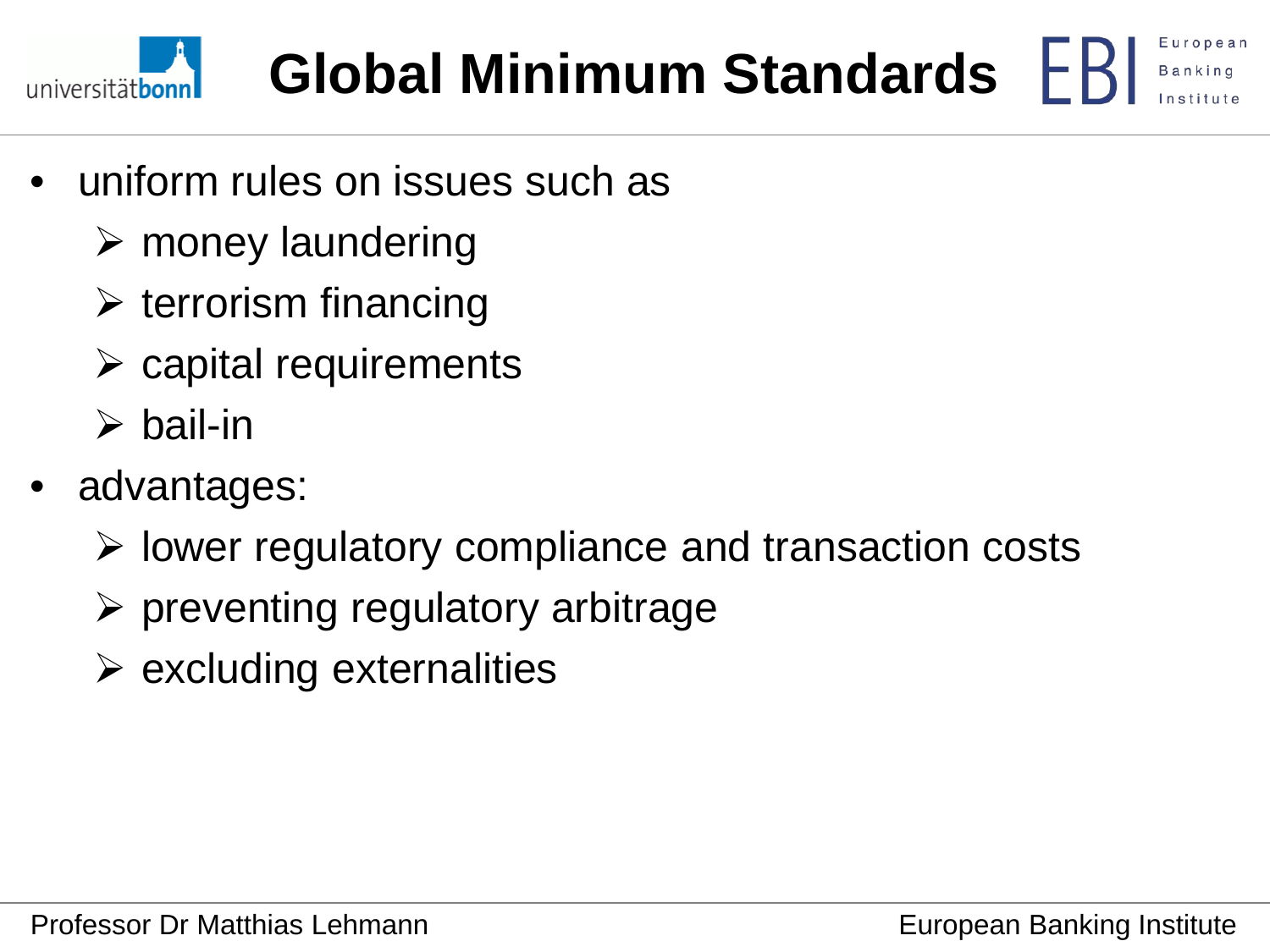

## **Global Minimum Standards**

European

competent forum:

- International Organization for Standardization (ISO)?
- UNCITRAL, UNIDROIT?
- FSB **"Financial Stability and Innovation Board"**
	- in cooperation w/ standard-setters (BCBS, IOSCO, FATF)
	- set precise global rules that apply directly to FinTech providers in certain areas like AML/CFT ("global rules for global phenomena")
	- leave room for national and local rules in other areas (e.g. on access to financial services and client protection)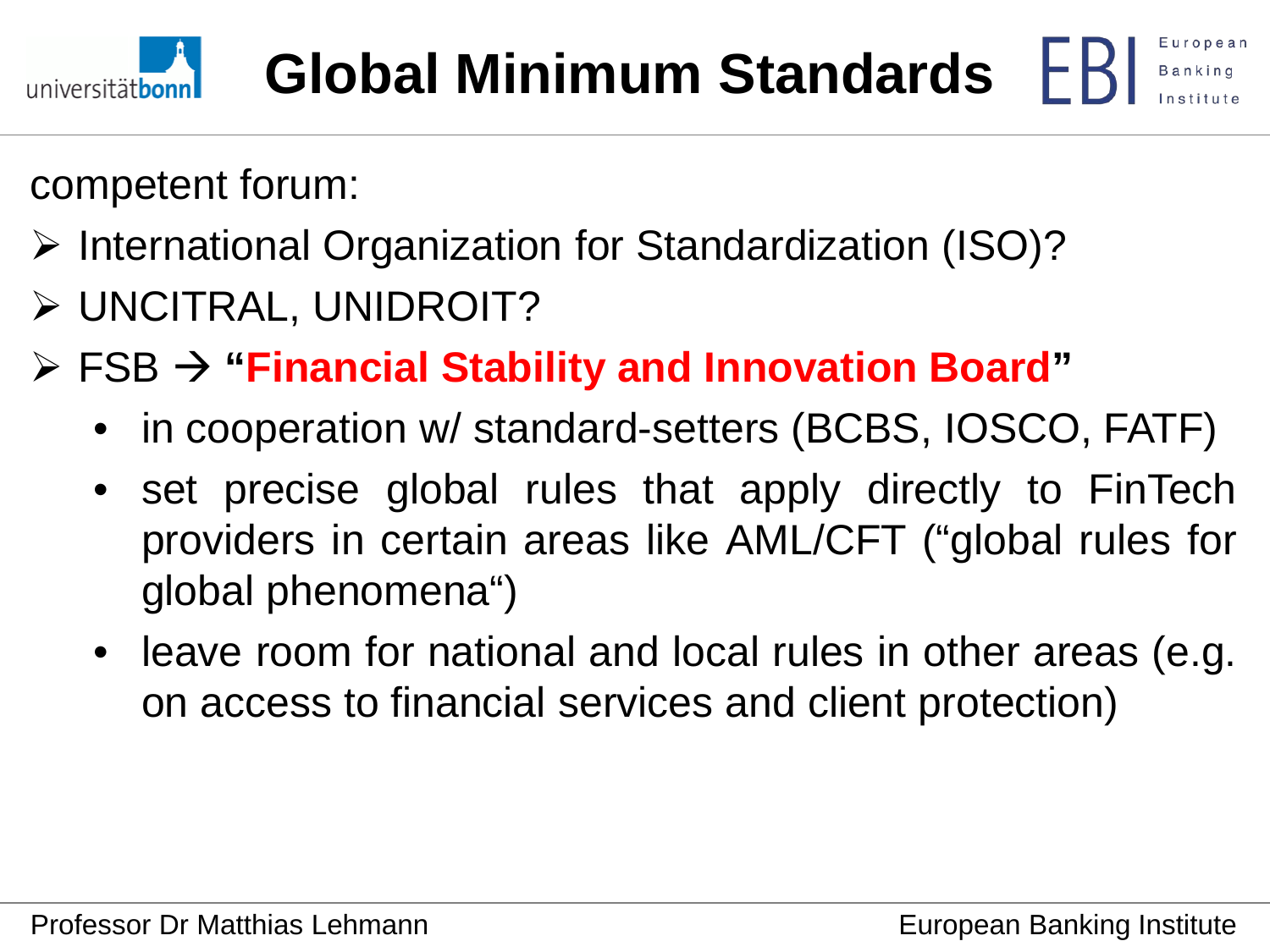



- requires international division of labour
- different models can be envisaged

uropean **Banking**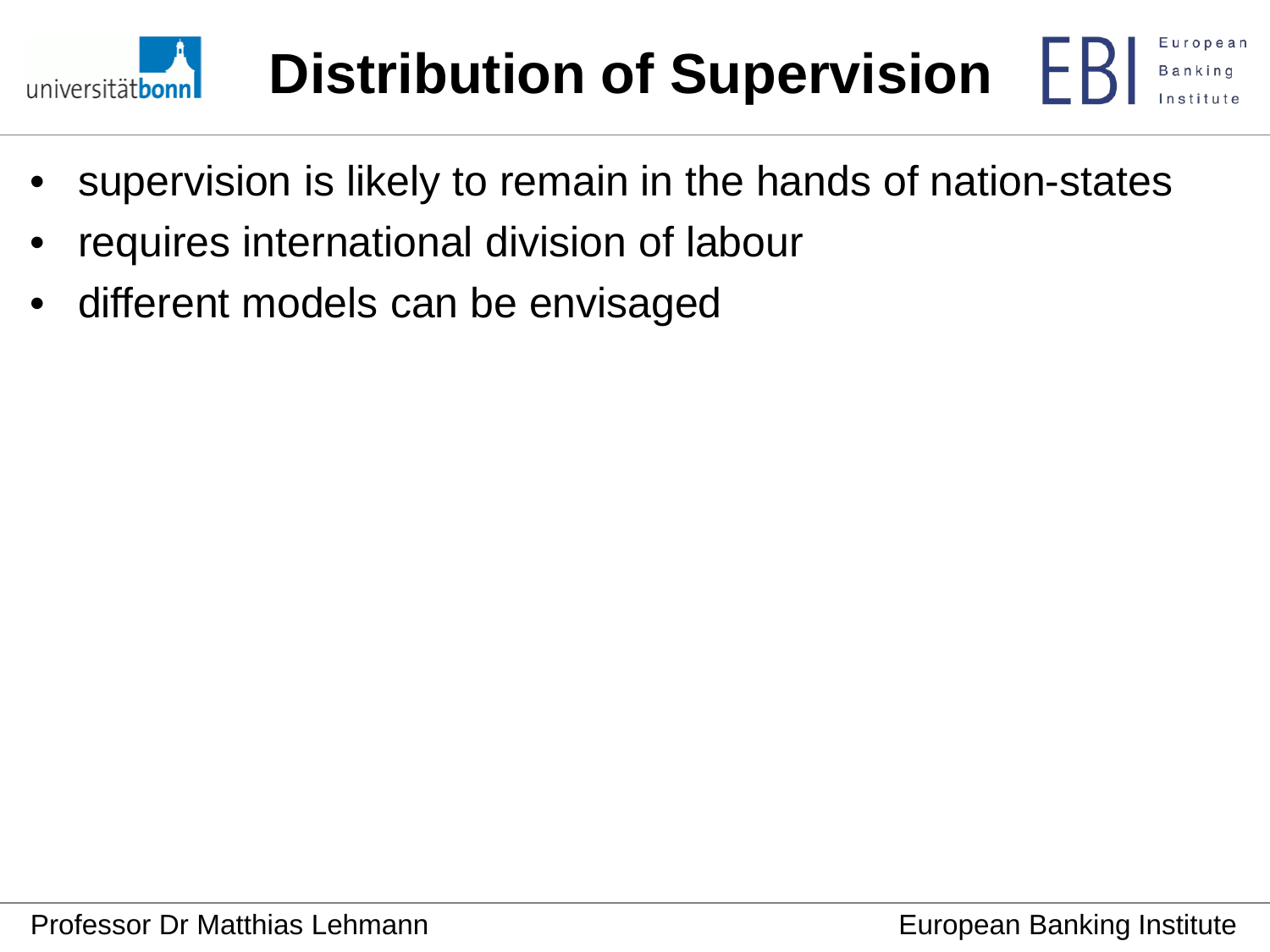





### $\triangleright$  problem: no 'conduct' in other states

Professor Dr Matthias Lehmann **European Banking Institute** 

European

Banking

Institute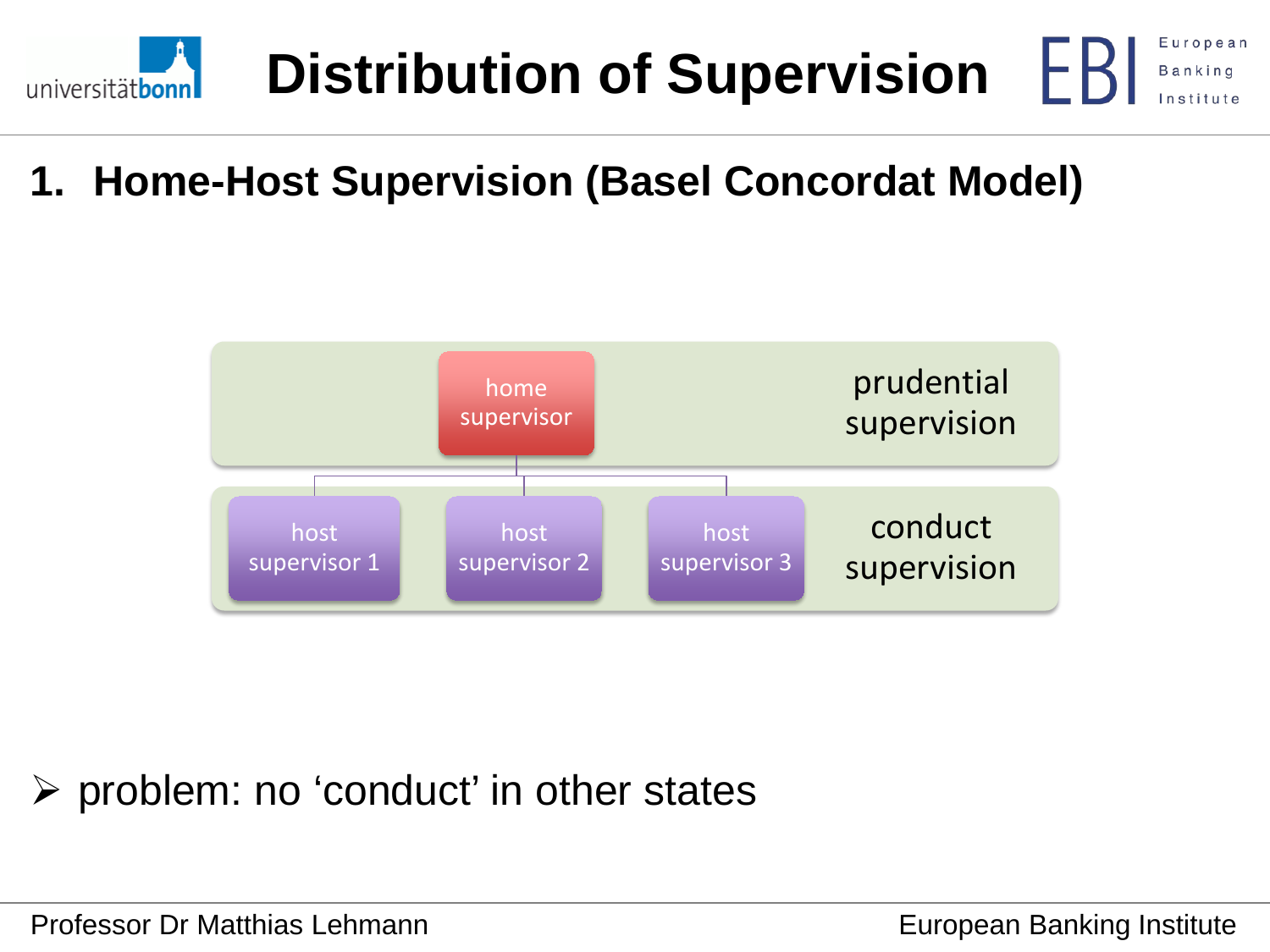

**2. Passporting (European Union Model)**



 $\triangleright$  problem: 'supervisory race to the bottom'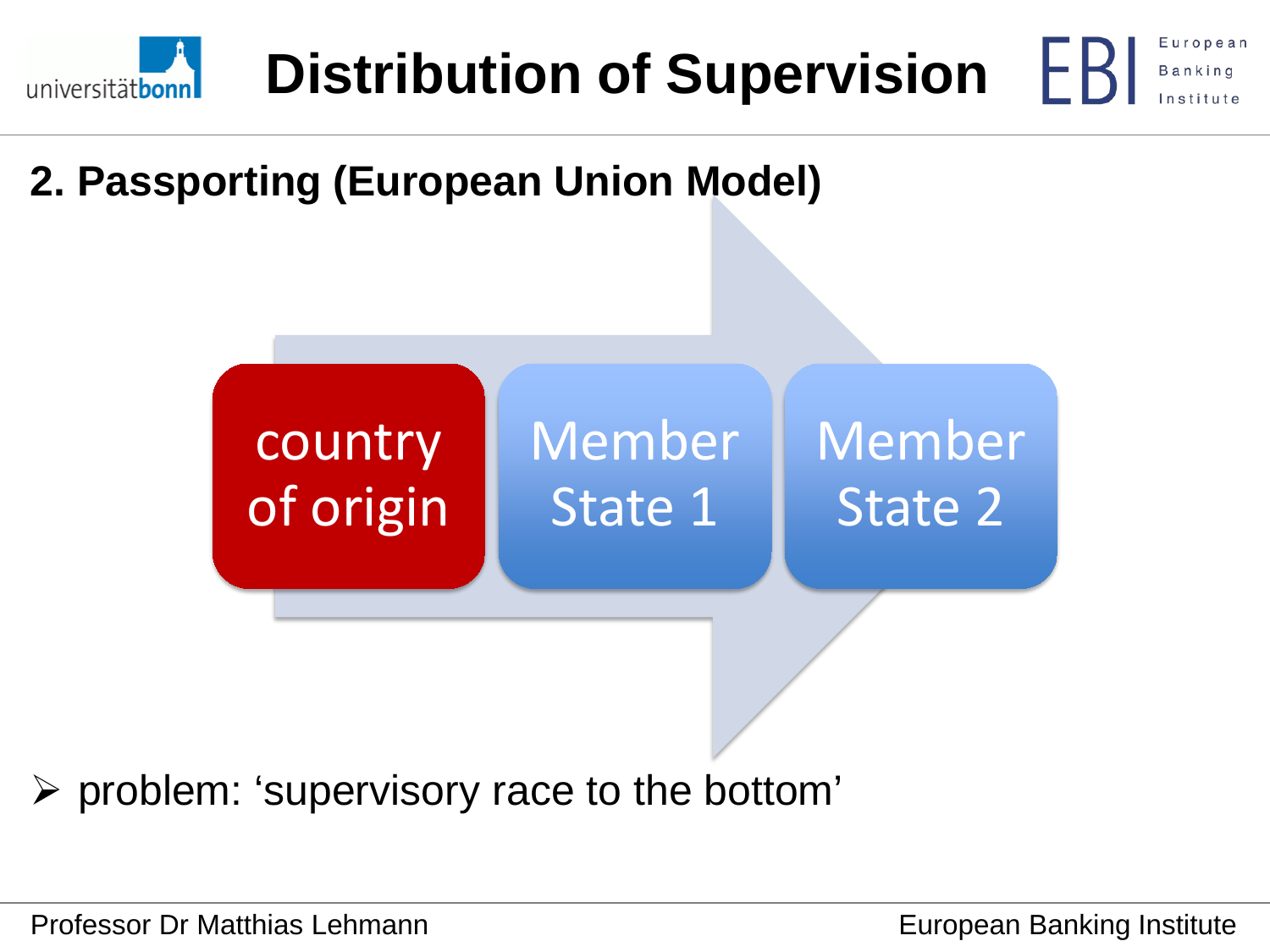





 $\triangleright$  problems: lack of reciprocity, political influence, protectionism

Banking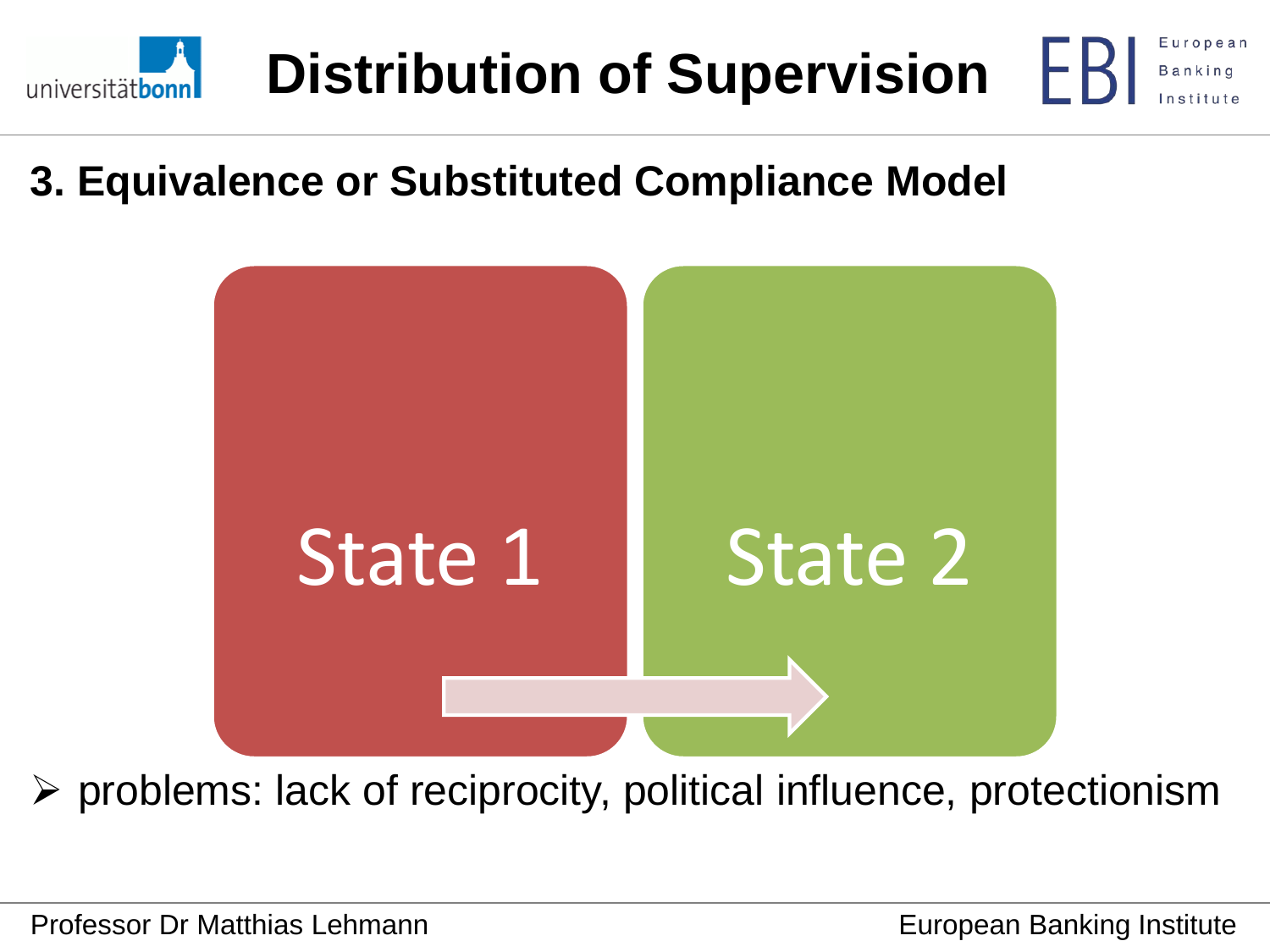

### **A new model: Competition of supervisors**



- $\triangleright$  supervisors receive a rating
- $\triangleright$  customer is informed
- $\triangleright$  choice of firm depends partly on quality of supervisor